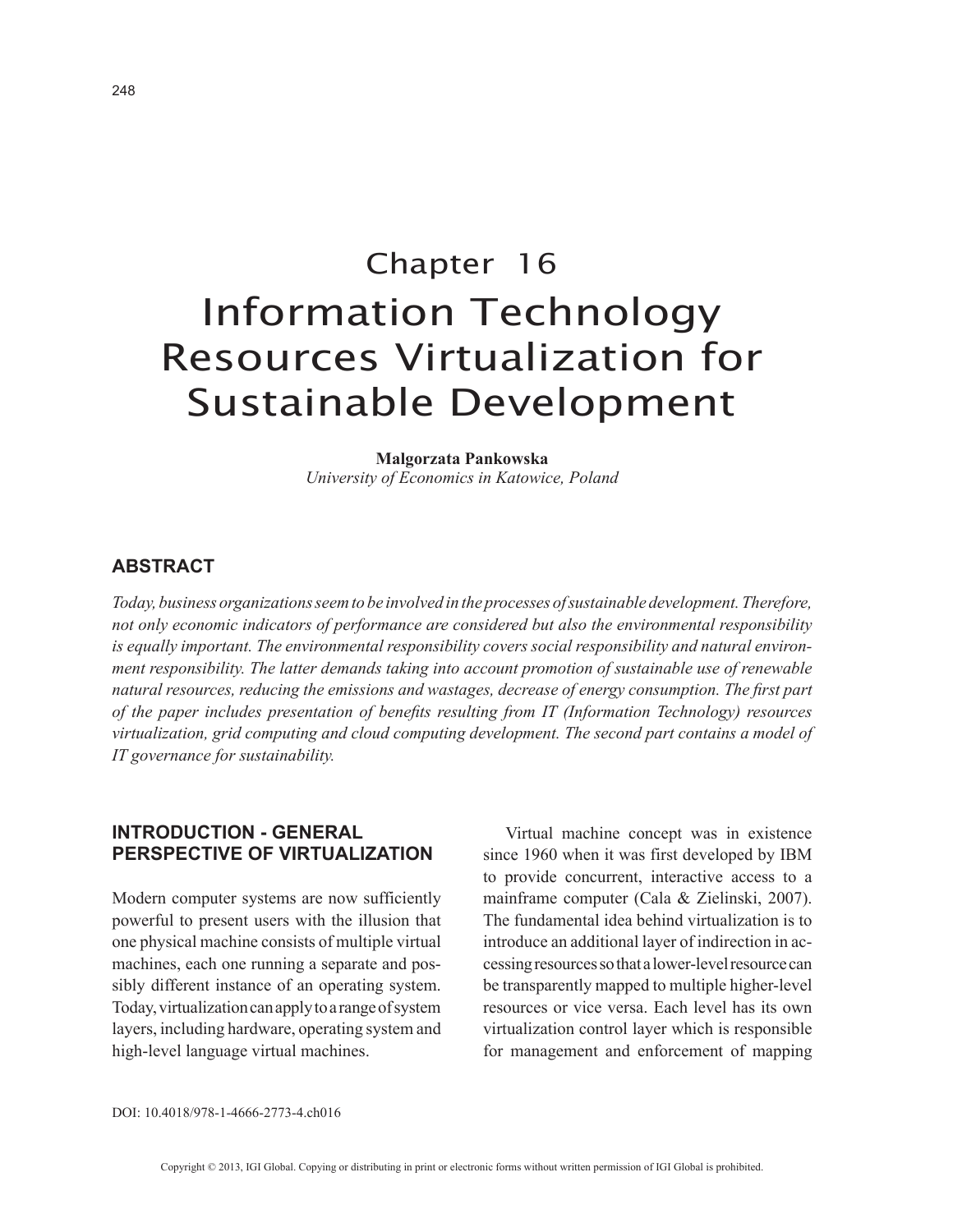between level n and n+1 of virtualized resources. So virtualization decision may be performed during the system configuration phase or even in the run-time. The lowest layer of the hierarchy represents physical resources. The virtualization of resources is a powerful tool for creating advanced data network services. A major advantage of the virtualization of network functionality through abstraction techniques is increased flexibility in service creation, provisioning and differentiation.

The main purpose of the infrastructure-level virtualization is to provide an abstracted view of a collection of discrete computer, data, application, network and storage resources for the purpose of hiding complexity and improving flexibility and productivity. An important beginning to the virtualization process is to recognize that series of components could be better managed if they are abstracted. As these abstractions are crafted in an appropriate and ultimately productive manner, the predominant interactions remain with the individual components. In this way, virtualization also provides both an opportunity and the means to abstract away complexity. It offers customers the opportunity to build more efficient IT infrastructures. Virtualization is seen as a step on the road to utility computing. With virtualization, the logical functions of the server, storage and network elements are separated from their physical functions (e.g. processor, memory, controllers, disks and switches). In other words, all servers, storage and network devices can be aggregated into independent pools of resources. Elements from these pools can then be allocated, provisioned, and managed, manually or automatically, to meet the changing needs and priorities of one's business (Minoli, 2005).

# **BACKGROUND - INFORMATION TECHNOLOGY INFRASTRUCTURE VIRTUALIZATION**

Virtualization is a broad term encompassing a set of several deployment and management features

and could be defined as a technique used to abstract the physical characteristics of the resources of a system from other systems, applications or users interacting with those resources (IBM, 2008). The virtualization can make a single physical resource appear to be multiple logical resources, or multiple physical resources appear to be a single logical resource.

Virtualization is viewed as:

- **File virtualization:** Multiple files aggregated into a large file, presents integrated file interface,
- **Software virtualization:** Enabling users to use more-efficient, high-performance hardware to support hundreds of applications and several operating systems in a single system. Applications are used in data path, or in "plug-and-play" way from host view,
- **Desktop virtualization:** Providing the access from anywhere for convenience and to ensure business continuity and disaster recovery,
- **Workstation virtualization:** Enabling the centralized control of data and the efficient administration of them among multiple users in different locations,
- **Storage virtualization:** Enabling users to centralize data storage to protect data, improve security and disaster recovery, and accelerate data backups, while desktop virtualization enables moving of data, applications, and processing away from desktop PCs onto secure, cost-efficient virtualized network resources, replacing PCs with virtualized thin-client computers (Moore, 2006).

Storage virtualization automates tedious and extremely time-consuming storage administration tasks. This means the storage administrator can perform the tasks of backup, archiving, and recovery more easily and in less time. Storage virtualization is commonly used in file systems,